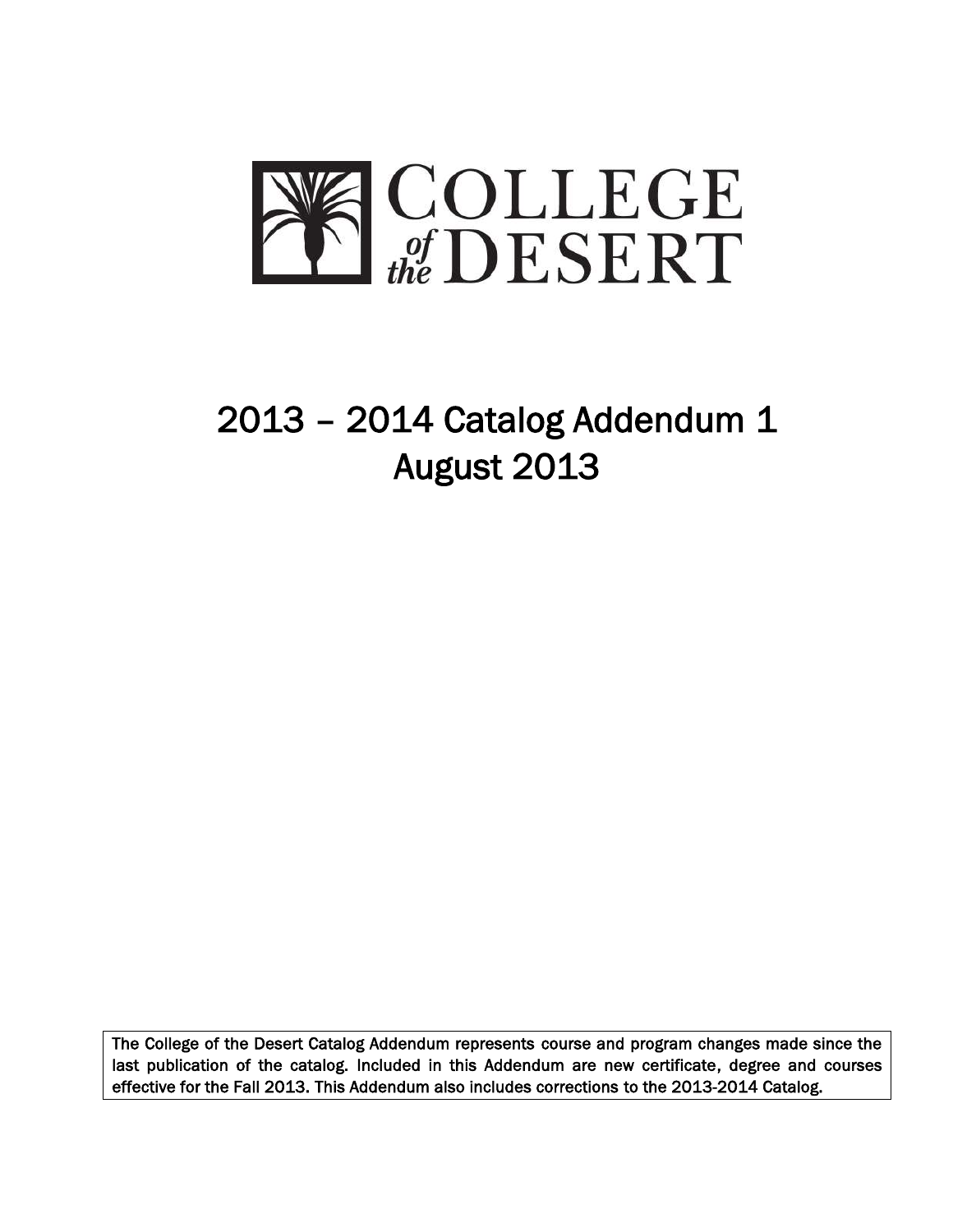# Desert Community College District



Ms. Becky Broughton Elected 2006



Mr. Michael O'Neill Elected 2010



Mrs. Mary Jane Sanchez-Fulton Elected 2012



Dr. Bonnie Stefan Elected 1999



Mrs. Aurora Wilson Appointed 2013

COLLEGE OF THE DESERT 43-500 Monterey Avenue Palm Desert, CA 92260

www.collegeofthedesert.edu (760) 346-8041



The members of the Board of Trustees are elected by the people of the Desert Community College District for a term of four years. A Student Trustee is elected annually by COD students.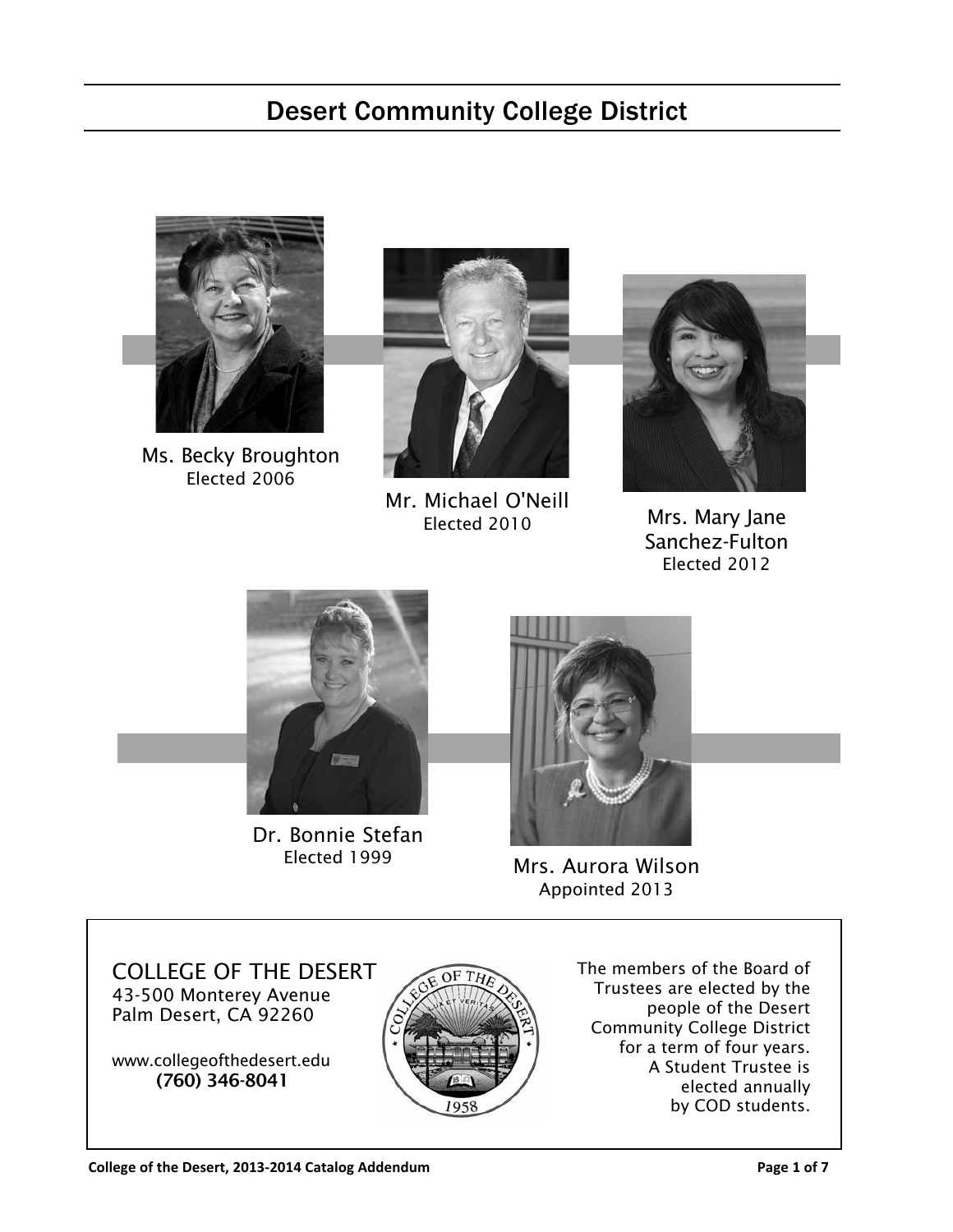# **OFFICE OF THE SUPERINTENDENT/PRESIDENT**

| Superintendent/President 773-2500 |  |
|-----------------------------------|--|
|                                   |  |

# **COLLEGE OF THE DESERT FOUNDATION**

```
Executive Director.................................. 773-2561
```
# **HUMAN RESOURCES & LABOR RELATIONS**

|  |  |  |  | Executive Director 773-2529 |
|--|--|--|--|-----------------------------|
|--|--|--|--|-----------------------------|

# **INSTITUTIONAL ADVANCEMENT**

| Public Relations Office  773-2589         |  |
|-------------------------------------------|--|
| PaCE Partnership & Community Ed  773-2596 |  |

# **ADMINISTRATIVE SERVICES**

# **STUDENT SUCCESS AND STUDENT LEARNING**

| Executive Vice President 773-2506 |  |
|-----------------------------------|--|
|                                   |  |

# **INSTITUTIONAL EFFECTIVENESS, EDUCATIONAL SERVICES AND PLANNING**

| Chief Technology Officer 862-1300        |  |
|------------------------------------------|--|
| School of Library & Learning Resources & |  |
| Distance Education 568-3099              |  |
| Academic Skills Center  773-2557         |  |
|                                          |  |
|                                          |  |

# **STUDENT ACCESS & SCHOOL RELATIONS**

| Disabled Student Programs & Services 773-2534 |  |
|-----------------------------------------------|--|
|                                               |  |
| Student Psychological Services  862-1304      |  |
| Student Success Officer  776-7476             |  |
|                                               |  |
|                                               |  |
|                                               |  |

# **STUDENT SUPPORT PROGRAMS AND SERVICES**

| International Education Program  776-7205 |
|-------------------------------------------|
| Intensive English Academy  776-7205       |
| Student Government  776-7317              |
| Student Health Services 776-7211          |
|                                           |
|                                           |
|                                           |
|                                           |
|                                           |
|                                           |

# **SCHOOL OF APPLIED SCIENCES & BUSINESS**

| Public Safety Academy 568-3083             |  |
|--------------------------------------------|--|
|                                            |  |
| Economic & Workforce Development  773-2595 |  |

# **SCHOOL OF ARTS & SCIENCES**

# **SCHOOL OF COMMUNICATION & HUMANITIES**

| English/Speech/Reading/Languages 773-2572 |  |
|-------------------------------------------|--|
|                                           |  |
|                                           |  |

# **SCHOOL OF HEALTH SCIENCES & EDUCATION**

| Kinesiology & Athletics  862-1318 |              |
|-----------------------------------|--------------|
|                                   |              |
| McCarthy Family Child Development |              |
| 8. Training Cantar                | $962 - 1209$ |

| Nursing & Allied Health 773-2578 |  |
|----------------------------------|--|
|                                  |  |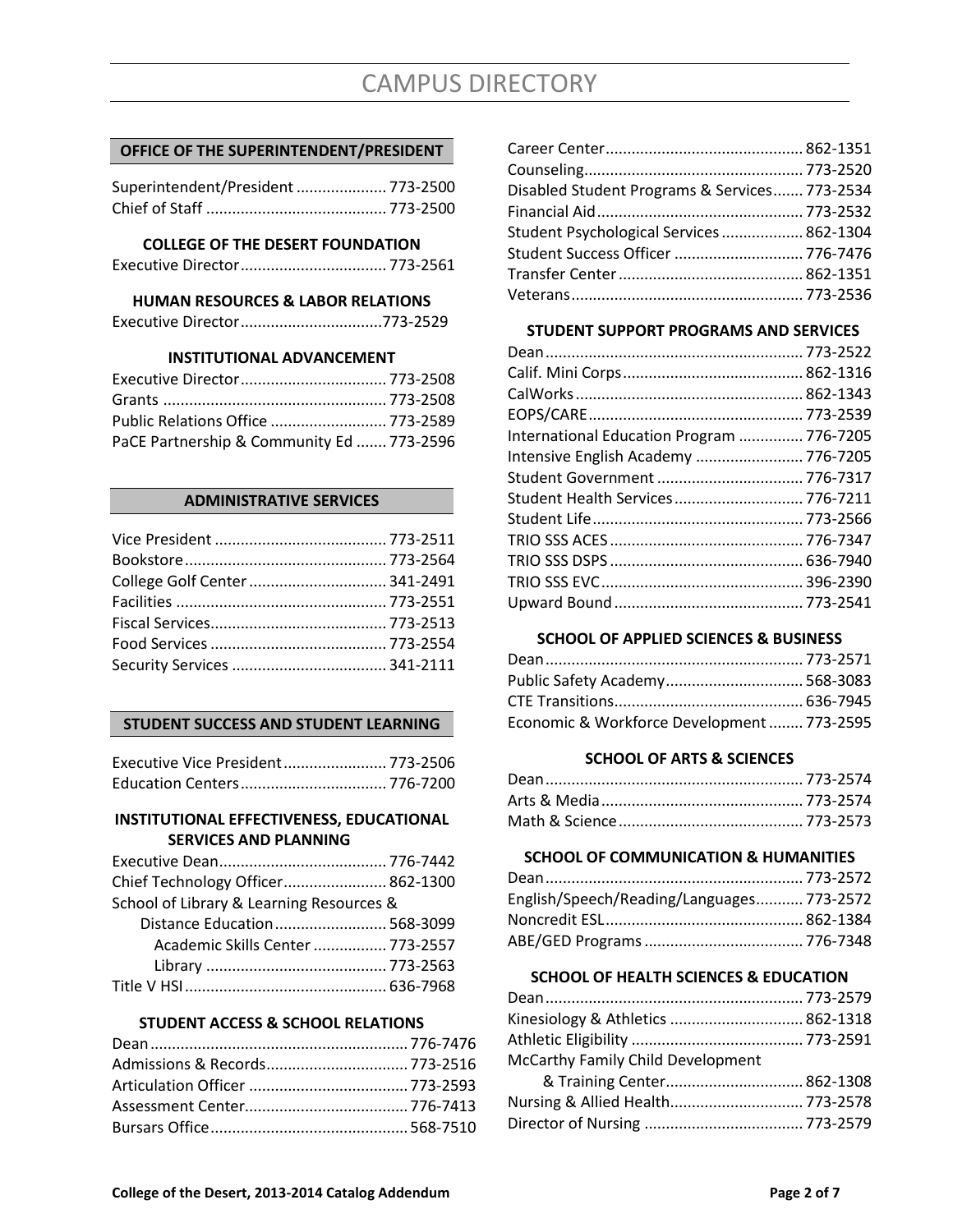# Correction to page 119

# VOCATIONAL NURSING PROGRAM (LICENSED VOCATIONAL NURSING)

Selection Process: Please see the School website for specific selection processes and application dates: 1. Applications are accepted twice once a year. Please see the School website for dates.

# Changes to page 230

# FACULTY AND ADMINISTRATION

### Addition:

#### COURTNEY DOUSSETT (2013)

Temporary Instructor, Kinesiology B.S., 2009, California State University, San Bernardino M.S., 2010 California Baptist University

# Changes in Title:

ZERRYL BECKER (1999) Professor, Computer Information Systems Interim Dean, Student Access and School Relations

NATHAN CHURCH (2008) Director, Student Health & Disability Mental Health Services

ADRIAN GONZALES (1998) Interim Vice President, Student Affairs Dean, Student Support Programs and Services

PAMELA HUNTER (2004) Executive Director, Institutional Advancement and Title V Project

ANNEBELLE NERY (2011) Dean, Enrollment Services Executive Dean, Institutional Effectiveness, Educational Services and Planning

**BINA ISAAC (1997)** Dean, Information Technology and Institutional Research (Chief Technology Officer)

CARL PHILLIPS (2010) Dean, Library and Learning Resources Associate Dean, Library, Learning Resources and Distance Education

# Changes to page 237

# FACULTY EMERITI

# Addition:

CHARLES HAYDEN (1983 – 2012) Trustee Emeritus

JUAN LUJAN (1989 – 2012) Director Emeritus, Education Centers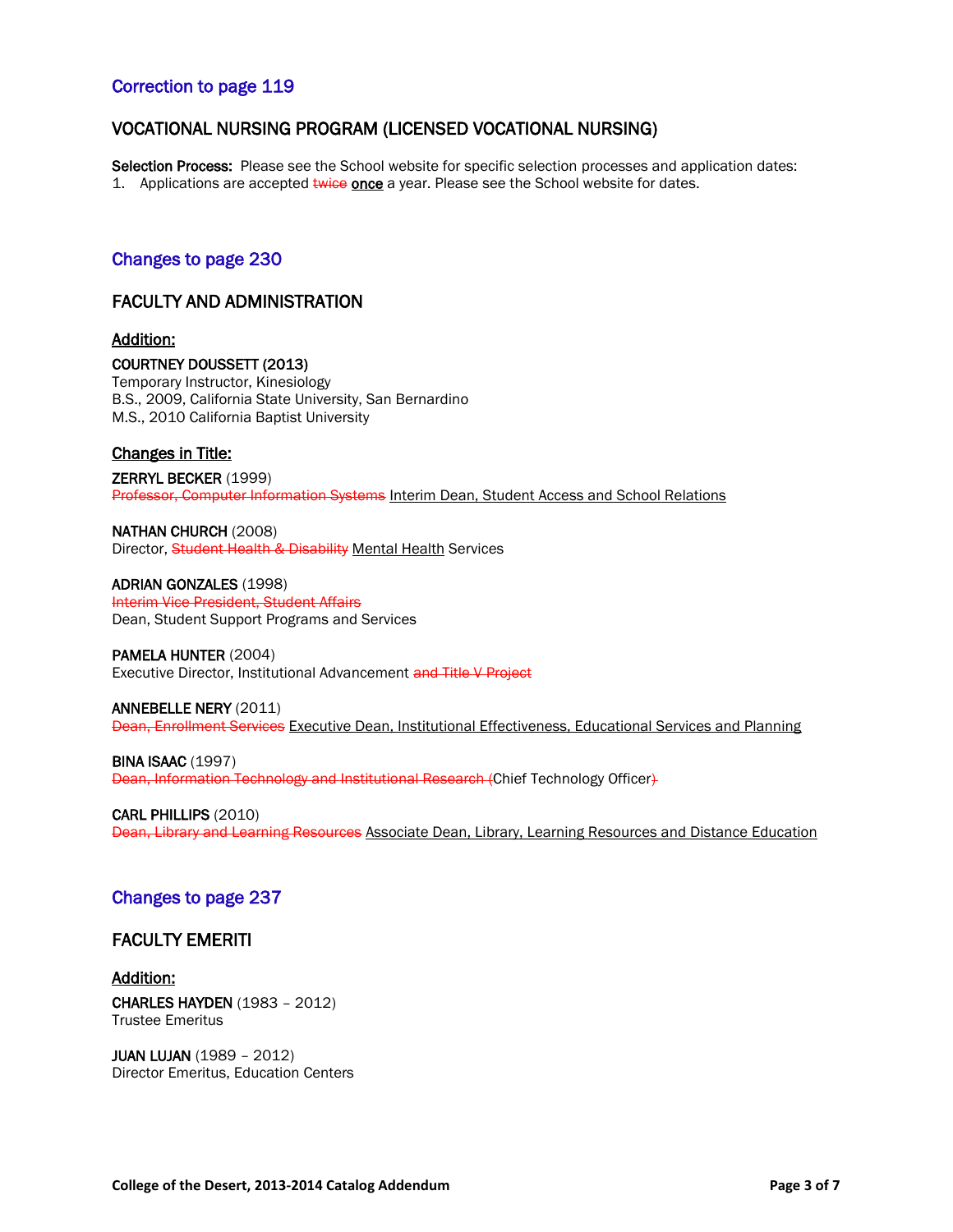# NEW ASSOCIATE DEGREE effective Fall 2013

# POLICE SCIENCE

The Police Science program provides training for careers in law enforcement as well as related fields in corrections, probation, security and community service. The program offers one level of job entry training, as well as an Associate's Degree designed to enhance professional skills and qualifications. The job entry training level is the Reserve Police Officer Certificate of Achievement. This level consists of the Peace Officer Standards and Training (POST) certified Module III and Module II, Basic Peace Officer Training courses. Satisfactory completion of these courses establishes eligibility for hire as a Level-III or Level-II Reserve Peace Officer in the State of California.

With the Reserve Police Officer Certificate of Achievement a Police Science Associate's Degree is attainable with an additional 18 units of required courses, 18 units of General Education and 5 units of electives.

Basic Peace Officer Training courses are non-traditional courses subject to state regulations prescribed by the California Commission on Peace Officer Standards and Training (POST). Students desiring to enroll in any POST certified Basic Peace Officer Training courses must be 18 years of age, possess a valid driver's license, be fingerprinted and present a Department of Justice signed clearance letter to possess a firearm on the first day of class. There are also certain physical and moral character requirements for peace officers. Students wanting to register for POST courses at COD who are unsure if they meet the POST requirements are urged to contact the Academy Director or designee prior to enrollment. Please refer to the COD websit[e www.collegeofthedesert.edu](http://www.collegeofthedesert.edu/) for more detailed program information or call (760) 346-8041 Ext. 3765 or 3083.

Advisor: Chris Madigan [- cmadigan@collegeofthedesert.edu;](mailto:cmadigan@collegeofthedesert.edu) 760-568-3083

# ASSOCIATE IN SCIENCE DEGREE IN POLICE SCIENCE

| <b>Required Courses:</b> |                                                     |
|--------------------------|-----------------------------------------------------|
| <b>BPOT-001</b>          |                                                     |
| <b>BPOT-002</b>          |                                                     |
| AJ-001                   |                                                     |
| AJ-002                   |                                                     |
| AJ-004                   |                                                     |
| AJ-006                   |                                                     |
| AJ-010                   |                                                     |
| AJ-030                   |                                                     |
|                          | Electives: 5 units to be chosen from the following: |
| AJ-003                   |                                                     |
| AJ-005A                  |                                                     |
| AJ-095C                  |                                                     |
| PSY-001                  |                                                     |
| <b>PSY-003</b>           |                                                     |
| <b>PSY-029</b>           |                                                     |
| SOC-001                  |                                                     |
| SOC-002                  |                                                     |
| SOC-003                  |                                                     |
| SOC-014                  |                                                     |
| <b>SPAN-001</b>          |                                                     |
| ASL-001                  |                                                     |
| SP-001                   |                                                     |
| SP-005                   |                                                     |
| SP-007                   |                                                     |
| SP-015                   |                                                     |
|                          |                                                     |
| Electives                |                                                     |
|                          |                                                     |
|                          |                                                     |
| <b>DEGREE TOTAL</b>      |                                                     |

Special Note: With Advisor approval up to 18 units of any Peace Officer Standards and Training (POST) certified Basic Peace Officer Training Module I *course may be substituted for some or all of the 18 units of required AJ courses.*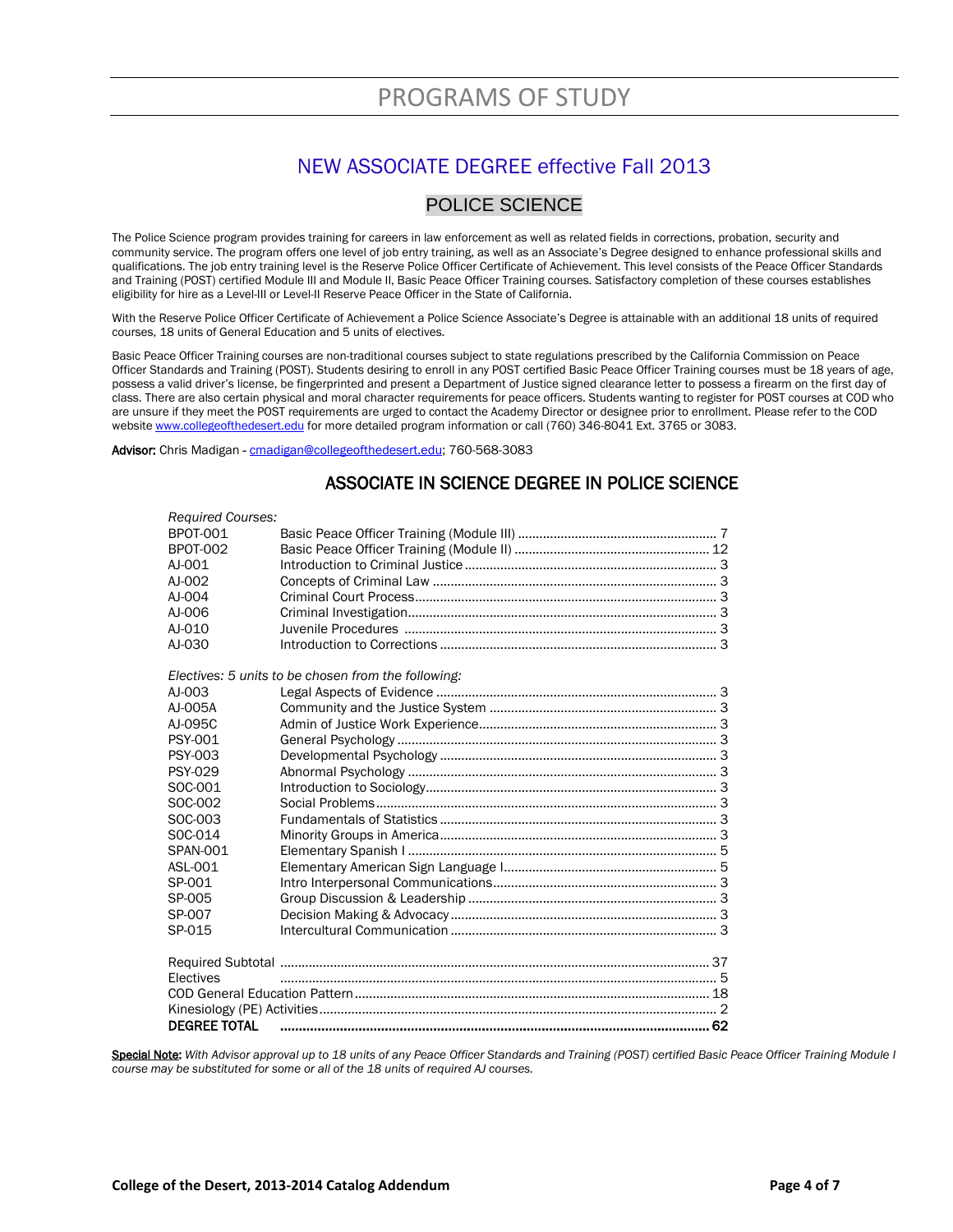# NEW CERTIFICATE OF ACHIEVEMENT effective Fall 2013

# BASIC FIRE FIGHTER CERTIFICATE OF ACHIEVEMENT

This Certificate provides individuals with the knowledge and skills to safely perform, under minimal supervision, essential and advanced fire ground tasks. These shall include basic rescue operations, auto extrication, basic fire suppression, prevention and investigation, a basic knowledge of the "Incident Command System" and an introduction to the potential dangers of hazardous materials. In addition, students will learn to use, inspect and maintain various types of firefighting and rescue equipment. Completion of this Certificate satisfies the manipulative and academic training requirements as established by the State Fire Marshal to become certified as a Fire Fighter I.

Advisor: Ignacio Otero [- iotero@collegeofthedesert.edu;](mailto:iotero@collegeofthedesert.edu) 760-346-8041 Ext. 5691

| <b>Required Courses:</b> |  |  |
|--------------------------|--|--|
| FIRE-063A                |  |  |
| FIRE-063B                |  |  |
|                          |  |  |

# Updated List of COD Courses with C-ID Designation

| <b>C-ID COURSES</b> | <b>COLLEGE OF THE DESERT COURSES</b>                                       |  |
|---------------------|----------------------------------------------------------------------------|--|
|                     |                                                                            |  |
|                     |                                                                            |  |
|                     |                                                                            |  |
|                     |                                                                            |  |
|                     |                                                                            |  |
|                     |                                                                            |  |
|                     |                                                                            |  |
|                     |                                                                            |  |
|                     |                                                                            |  |
|                     |                                                                            |  |
|                     |                                                                            |  |
|                     |                                                                            |  |
|                     |                                                                            |  |
|                     |                                                                            |  |
|                     |                                                                            |  |
|                     |                                                                            |  |
|                     |                                                                            |  |
|                     |                                                                            |  |
|                     |                                                                            |  |
|                     |                                                                            |  |
|                     |                                                                            |  |
|                     |                                                                            |  |
|                     |                                                                            |  |
|                     |                                                                            |  |
|                     |                                                                            |  |
|                     |                                                                            |  |
|                     |                                                                            |  |
|                     | MUS 180 MUS-027, MUS-028, MUS-029 Jazz Band, Jazz Ensembles, Jazz Singers, |  |
|                     |                                                                            |  |
|                     |                                                                            |  |
|                     |                                                                            |  |
|                     |                                                                            |  |
|                     |                                                                            |  |
|                     |                                                                            |  |
|                     |                                                                            |  |
|                     |                                                                            |  |
|                     |                                                                            |  |
|                     |                                                                            |  |
|                     |                                                                            |  |
|                     |                                                                            |  |
|                     |                                                                            |  |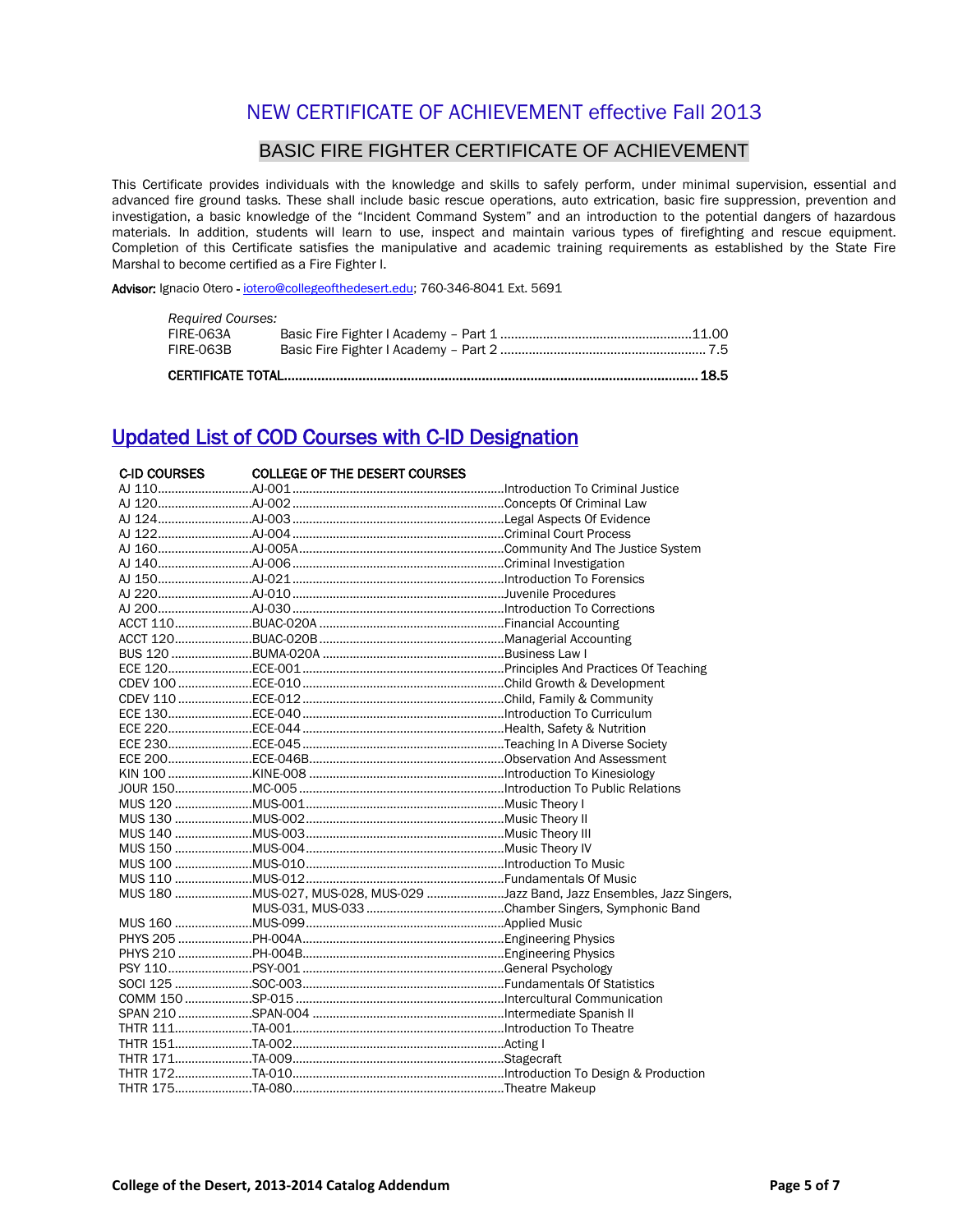# Corrections to page 165

#### **AUTO-090B BAR UPDATE TRAINING Units: 1**

This course meets the requirements for renewal of the State Smog Inspectors License for technicians whose license expires January 1, 2012 or later. This course will be required for Initial SMOG license training. To meet legally mandated training requirement, students may re-enroll in this course as many times as needed by completing a petition and submitting it to the Admissions and Records Office.

Lecture Hours: 18 Lab Hours: 0 Repeatable: Yes No Grading: L Prerequisite: Possess a current SMOG license OR concurrent enrollment in a California SMOG license certification course OR possess a valid ASE A-6, A-8, or L-1 certification or the equivalent. Transfer Status: None Degree Applicable: AA/AS COD GE: None CSU GE: None IGETC: None

# Correction to page 168

### **BIT-026 BUILDING II & FIRE CODES Units: 3**

This course involves building and fire codes used for construction, maintenance, and use of buildings and grounds in the State of California. It places an emphasis on understanding and application of code sections and provisions, and the relation between Fire and Building Codes. It addresses elements of codes in areas of special occupancies, grading, fire and building material standards, and building codes appendices as they apply to both building and fire applications.

Lecture Hours: 54 Lab Hours: 0 Repeatable: 2 No Grading: L *Advisory:* ENG-050 and MATH-060 Transfer Status: CSU Degree Applicable: AA/AS<br>COD GE: None CSU GE: None GETC: None COD GE: None CSU GE: None IGETC: None

# Corrections to page 185

### **EMT-085 EMT REFRESHER COURSE Units: 2**

This refresher course for Emergency Medical Technician (EMT) personnel meets or exceeds the requirements specified in the California Code of Regulations, Title 22, Chapter 5, section 9. This course is for those who have completed a recognized EMT training course and are in the process of obtaining certification or renewing their current certification. The course contains information on new EMT techniques and procedures, review of cardiopulmonary resuscitation, and a review of current local protocols. Passing performance on both written and skills competency examinations are required for course completion. To meet legally mandated training requirement, students may re-enroll in this course as many times as needed by completing a petition and submitting it to the Admissions and Records Office.

Lecture Hours: 36 Lab Hours: 0 Repeatable: Yes No Grading: L Prerequisite: EMT-084 or Must have successfully completed a State of California EMSA recognized EMT course. Transfer Status: None Degree Applicable: NAA COD GE: None CSU GE: None IGETC: None

# Corrections to page 228

# **WEG-095A-F WORK EXPERIENCE, GENERAL Units: 1-6**

This work experience course of supervised employment is designed to assist students to acquire desirable work habits, attitudes and skills so as to enable them to become productive employees. This course also provides students with career awareness for jobs. The course may service as a preparatory program for later participation in occupational work experience. Credit may be accrued at the rate of one to six units per semester for a maximum of sixteen units. This type of work experience is available to students whose jobs are not related to their college major.

Lab Hours: 75-450 **Repeatable: Yes No** Grading: L Transfer Status: CSU Degree Applicable: AA/AS COD GE: None CSU GE: None IGETC: None

WEV-095A-H WORK EXPERIENCE, OCCUPATIONAL **WEV-095A-H** Units: 1-8

This occupational work experience course of supervised employment is designed to assist students to acquire desirable work habits, attitudes and skills so as to enable them to become productive employees. Credit may be accrued at the rate of one to eight units per semester for a maximum of sixteen units. This type of work experience is available to students who are either volunteers or employees in occupational fields related to their college major. Students may enroll multiple times, up to a total of 16 units of credit by completing a petition and submitting it to the Admissions and Records Office.

| Lab Hours: 75-600    |              | Repeatable: Yes No       | Grading: L |
|----------------------|--------------|--------------------------|------------|
| Transfer Status: CSU |              | Degree Applicable: AA/AS |            |
| COD GE: None         | CSU GE: None | <b>IGETC: None</b>       |            |

#### **College of the Desert, 2013-2014 Catalog Addendum Page 6 of 7**